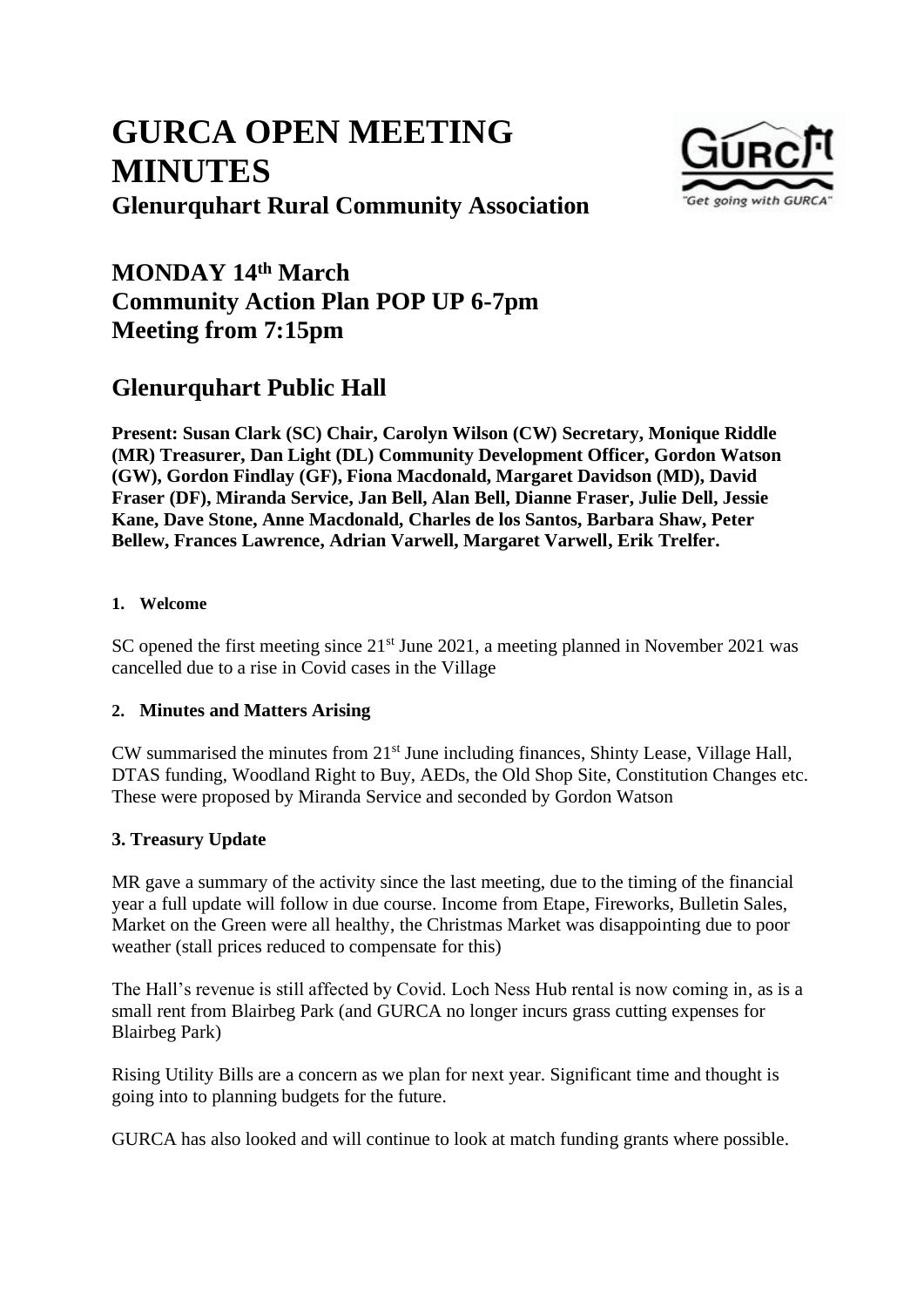The GURCA accounts now include the Hall Accounts. In recent months GURCA has attracted over £180,000 funding.

#### **4 CAP Community Action Plan Survey**

Launched on the 11<sup>th</sup> January this collaboration between GURCA, Soirbheas, and GUCC has been encouraging people to have their say on the Action Plan Survey to produce a plan to help groups here decide priorities over the next 20 or so years. A steering group has met regularly to work with the consultants Bryden Associates and Rowan Tree Consulting – this has helped publicise the survey to a wider audience and enabled improvements to be made in the process including the Commonplace Survey which was recognised as not intuitive enough for online users especially mobile phones.

A series of Pop Up Events, Social Media Posts, QR codes, Posters and Video Clips have been produced to raise interest and hard copies of the survey made available at these events. The last of these pop up events runs at Market on the Green:  $9<sup>th</sup>$  April and the Survey is expected to close afterwards. A series of 1 to 1 interviews and focus groups are taking place to gain a range of views from a variety of stakeholders.

Recent statistics from the Commonplace platform have recorded that over 600 individuals have visited the site, with a16% conversion rate for responses. Paper Copies and QR codes have been issued at Pop Up Events, and to some local clubs and groups, and we are awaiting the return of these surveys.

The Action plan report should be ready by late Summer for publication in the Autumn.

#### **5. Hall – repairs and improvements**

**Windows** - HIE (Highland and Islands Enterprise) identified a fund – Greening Community Assets and a successful application was made- £11,240 was successfully awarded and matched by Soirbheas Tier 2 grant of £3,220. Replacement windows have been ordered and will hopefully be installed in the next 6 weeks.

**Roof** - Place Based Investment Programme of £45,000 (Scottish Government Fund) via the Highland Council has just been awarded to allow for repairs to the main roof. GURCA is awaiting the conditions of the grant before proceeding further. This required some great teamwork from trustees working together over the Christmas period.

These repairs and improvements are part of the wider plan to redevelop the hall and will not need to be duplicated or changed as and when further development takes place. This demonstrates credibility moving forward and fits well with the Hall's Business plan as we seek more funding.

Patch Repairs to the roof at the end of 2021 have held up well especially in February's stormy weather. These include areas in the main hall where the Top table would be placed at a wedding function, and areas that leaked significantly before the one of Children's Parties.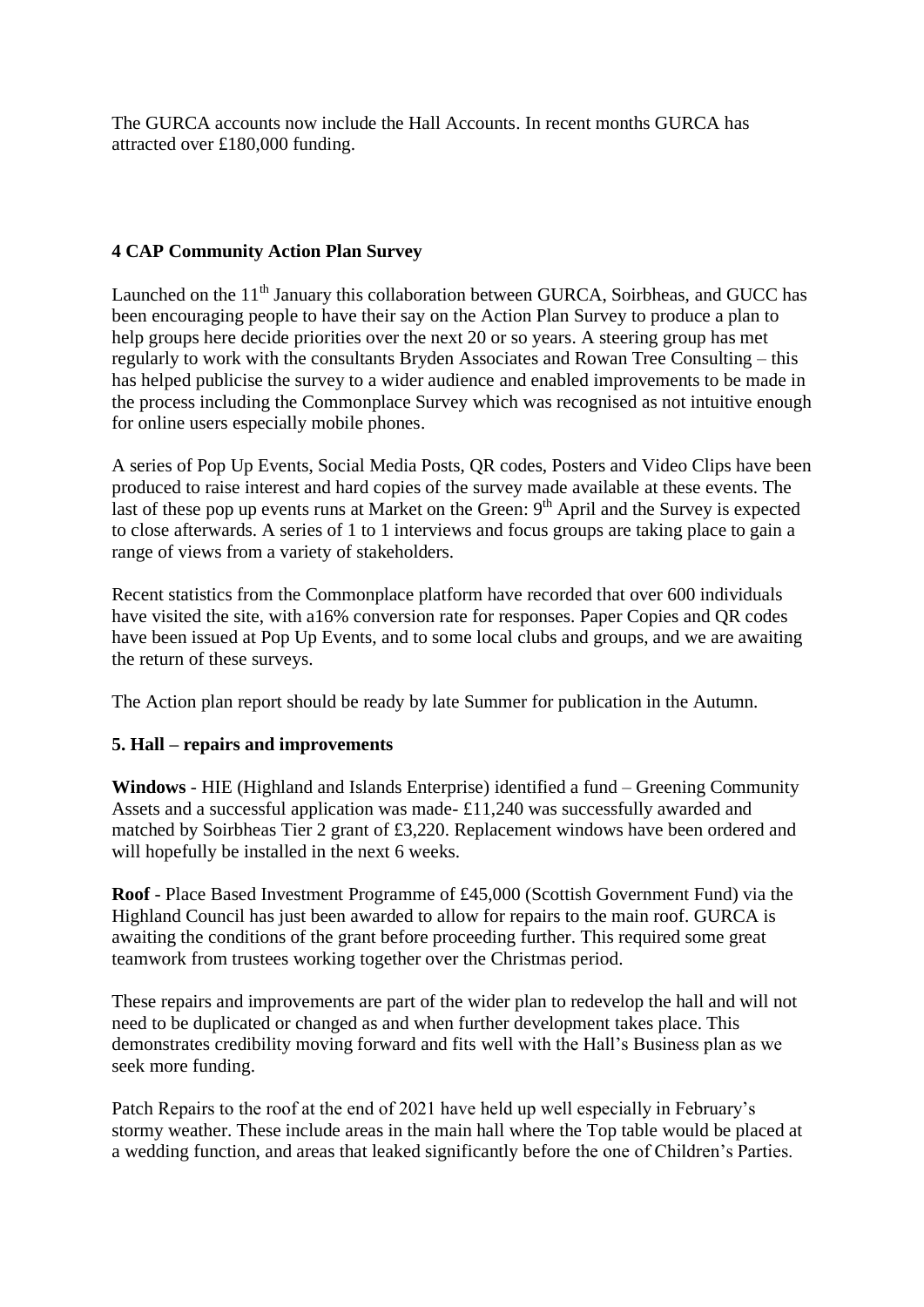#### **6 Woodlands Community Right to Buy (CRtB)**

CRtB process carried out for 2 plots of woodland adjacent to the Hall. This process included a great deal of background work including Valuations, Title Searches, Ecological surveys etc. Petitions were signed at events. Due to land going on the open marked a timeous application had to be changed into a late application. This made for a more onerous application process, however, the threshold for more than 15% of residents signatures was met and electoral registers checked on a number of occasions. Unfortunately, he land was sold subject to contract just before the applications were submitted. However, all is not lost as the documentation still stands and there is an opportunity to work with the new owners once they are identified. This process may take longer than expected due to delays at the Registers of Scotland.

MD suggested GURCA and the GUCC work together with this as part of the process for the local plan and to protect these areas as amenity zones.

#### **7 East Lewiston.**

GW explained this is still and ongoing situation with the land between Loch Ness Park and East Lewiston. There have been legal delays and with the possibility of a conflict of interest the answer may be a change in legal representation – advice so far had been pro bono.

#### **8 Litter**

GURCA member Charles de los Santos has arranged some dates for litter picking. These will be starting from the Blairbeg Car Park on Fridays at 16:00 some equipment will be provided. The first of these is on Friday 25<sup>th</sup> March. These will be advertised on Social Media, What's on Listings etc. Villages around Loch Ness are hoping to work together to publish dates as part of a wider process.

Charles hopes to work with the School over concerns about litter in the general area, it was also noted that there was litter in the area around Scotmid – this seemed to be a regular occurrence.

MD stated it is possible more equipment will be provided via the Highland Council to help this process. Contact detail Highland Council have been passed onto Charles

DF announced there had been also considerable efforts between Balnain and Corrimony to clear rubbish. Litter is a longstanding sand significant problem.

#### **9. What's on Glenurquhart**

DL has been contacting groups and organisations throughout the area to raise the profile of groups and activities taking place locally. Much of what happens locally is word of mouth so it is hoped this will help groups recruit new members and get people here connecting again.

Slides have been produced and have been displayed on the Hub TV screens, and posters produced for noticeboards. Social Media is also being used to aid this process as will the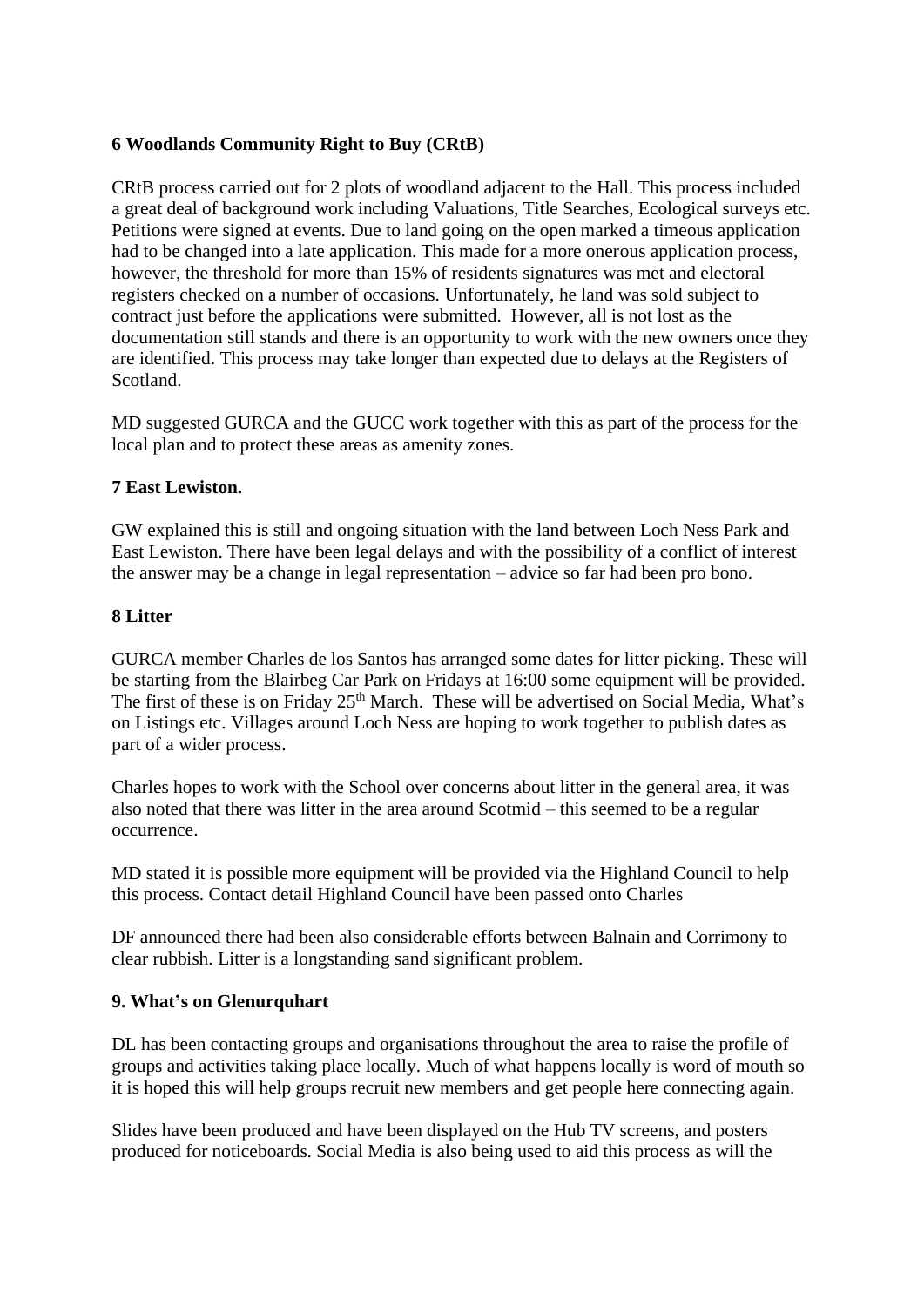website. It is hoped this will encourage connection as we move forward and also interest in spaces like the hall being used more frequently.

This will be a regular monthly process.

## **10 HTSI funding (Highland Third Sector Interface) - Mental Health and Wellbeing**

SC announced funding of £9,840 has been awarded after an oversubscribed Wellbeing and Mental Health and Wellbeing fund was extended.

DL explained that two events are to be run, these include a Lunch 'Bite and Blether' and Men's Social evening 'Laddies Night' both starting on Tuesday's in April.

Bite and Blether aims to attract a different demographic from the Church Groups' monthly Community lunch – its aim is to provide a free lunch and support, especially for those struggling with Isolation, loneliness, the increasing cost of living etc. It also aims to provide opportunities for signposting attendees to services that can support their needs and that talks will be offered on helpful areas as we move forward.

Laddies Night was described as a youth club for older blokes – again an opportunity to get together and support each other. Activities such as Cards, Dominoes, Skill sharing, etc. will take place along with Tea, Coffee and Cake.

It envisaged that we will work with the local GP practice where possible to signpost these events.

These events also help to strengthen the Hall's business plan which has a wellbeing strand at its core**.**

### **11 Cnocan Burraidh**

DF has been a stalwart for this project which has restored the memorial to its former glory. The terms are being worked out but as with the John Cobb memorial GURCA is aiming to take on the maintenance liability relating to this monument, DF suggested that £2000 residual funds should be available to help this process. Volunteers have also been helping to keep the site and path in good order. Signage and Information Boards are to go up and a short video released in April (DF will confirm the Date)

### **12 Website**

GURCA volunteer Brad Garrison has been instrumental in helping to track down the domain registration for the Website which is now back under GURCA's control. Brad has also moved content over to the Wordpress platform – a user friendly web page publisher so GURCA will be able to keep the site updated. A soft launch of this is due and improvements to its appearance and functionality will be made over time.